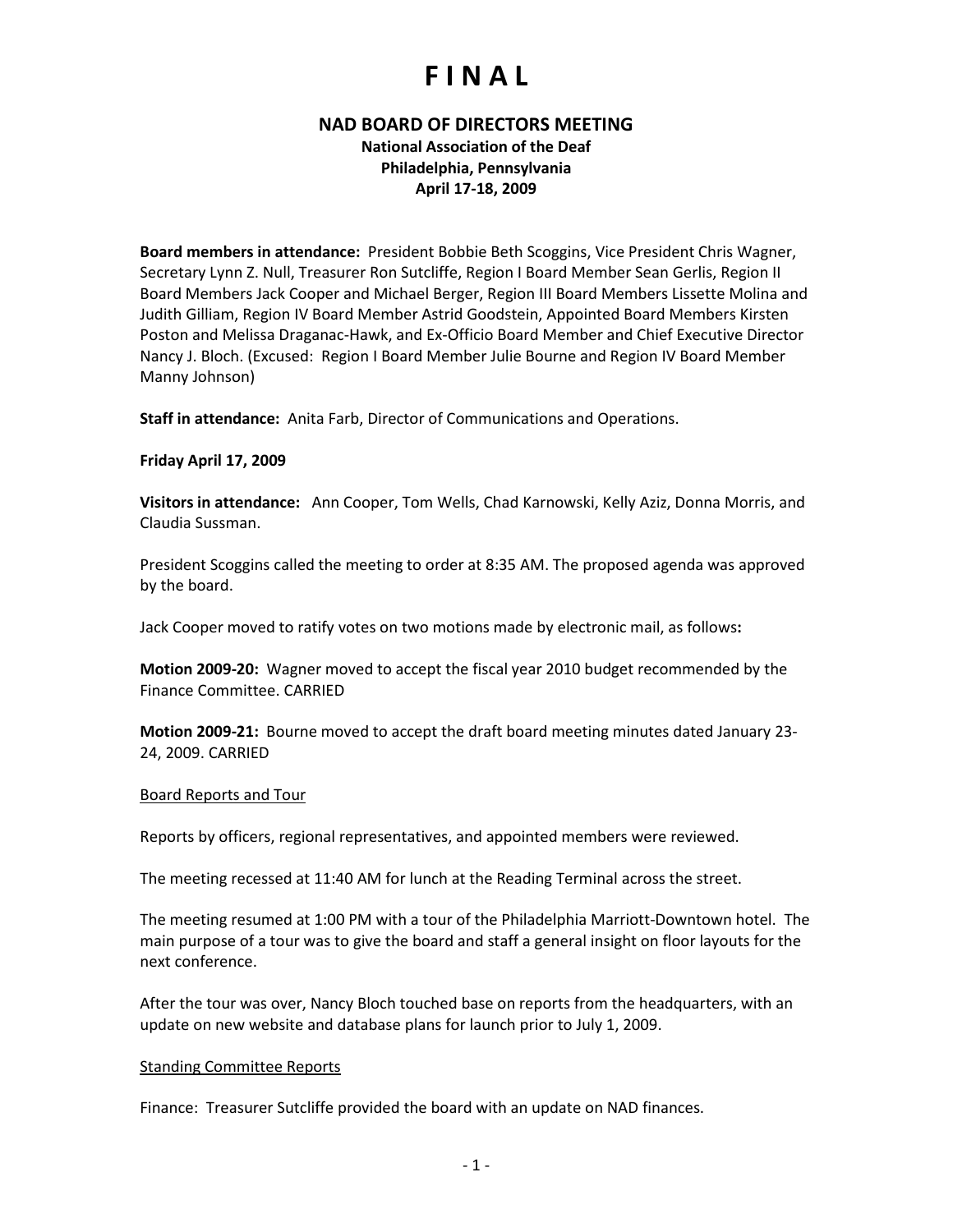# **F I N A L**

Development: Goodstein shared board fundraising outcomes and upcoming plans (excellent first quarter 2009 results). She also solicited board feedback on upbeat fundraising ideas and strategies for the summer and fall months.

The meeting recessed at 4:10 PM for dinner; the board then attended a community gathering and dessert fundraising event at the Crowne Plaza-Main Line hotel, organized by Draganac-Hawk. This event, which included entertainment and auction of De'VIA artwork, was generously sponsored by CSDVRS, Purple Communications, Pennsylvania School for the Deaf (PSD), Pennsylvania School for the Deaf Alumni Association (PSDAA), Pennsylvania Office for the Deaf and Hard of Hearing, and Pennsylvania Society for Advancement of the Deaf (PSAD).

#### **Saturday, April 18, 2009**

**Visitors in attendance:** Ann Cooper, Jehanne McCullough, Jan DeLap, Yvonne Dunkle and Robert Smiler.

President Scoggins called the meeting to order at 8:45 AM with a special welcome to Jehanne McCullough, who conducted a video interview with Scoggins earlier in the morning.

Scoggins welcomed Yvonne Dunkle, Purple representative, who gave a brief presentation. She also shared Purple's commitment to support future NAD board meetings/community events.

### Standing Committee Reports, cont'd

Development: Goodstein continued to facilitate board discussion on fundraising strategies. It was agreed that a silent/live auction will happen at next year's biennial national conference.

**Motion 2009-22**: Gerlis moved that Million Deaf Dollar Club donor names be posted on the NAD website, with recognition of other donors as well. CARRIED

Governance: Wagner gave an overview of the NAD Leadership Training Conference that will take place October 29-November 1, 2009 at the Hyatt Hotel in Columbus, Ohio. He shared preliminary information on conference registration and hotel guest room costs. By consensus, it was agreed that the fall board meeting would take place immediately after the conference, all day on Sunday and Monday November 1-2, 2009.

Wagner continued his report, covering plans for Philadelphia next year. The board is expected to arrive on July 4, 2010 (pre-conference board meeting from 9 AM until 5 PM on July 5), with departures on July 11, 2010 (post-conference board meeting from 9 AM until 12 Noon; all are expected to attend, including newly elected board members).

One of the immediate goals is to send an invitation to President Barack Obama to be keynote presenter, preferably for the Opening/Welcome Ceremony.

Conference subcommittee assignments for the board are as follows:

Opening/Welcome Ceremony: Bourne and Gerlis